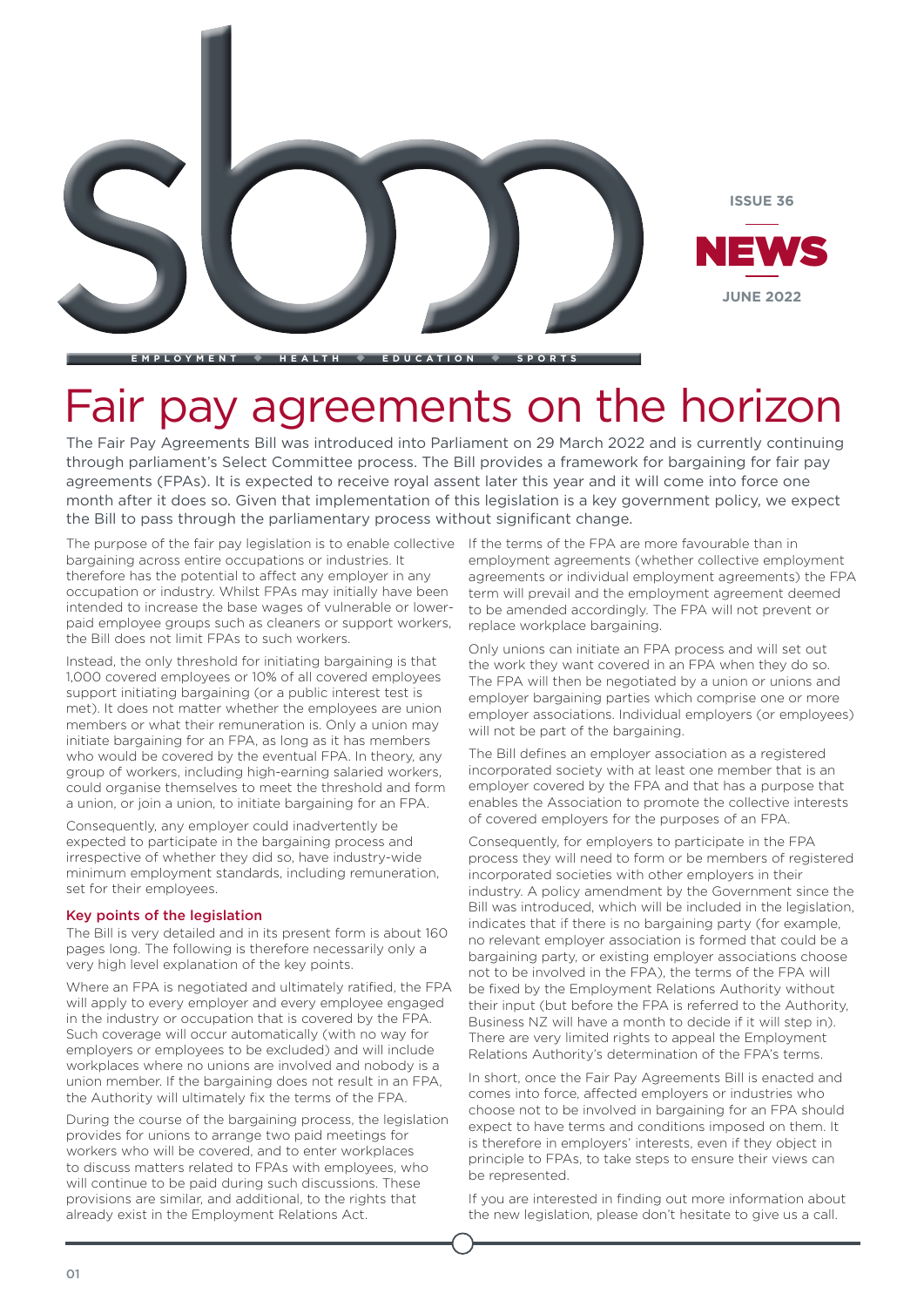## Gloriavalue Employment Court decision – a landmark case and what it means for other employers

It is somewhat ironic that you would have to be living without access to media (as they do at Gloriavale) to have missed the outcry following the Employment Court's decision in a case involving the Christian community in which three ex members were found to have been employees from the age of 6 until they left the community.

The term modern day slavery has been used to describe the conditions at Gloriavale. More broadly, the case reinforces the importance of ensuring employees have a real and genuine opportunity to obtain advice before entering into an agreement, as well as the legal test being the real nature of the relationship and labels or contracts not being determinative on their own.

#### Key aspects of the Employment Court decision

Three ex-Gloriavale members applied to the Employment Court for declarations that they were employees while they lived at Gloriavale. Gloriavale argued that the work the plaintiffs did as children could be classified as chores, the work that they did at the age of 15 was educational work and training, and the work they did after turning 16 was covered by an agreement which declared that they were not employees but were volunteers.

The Court specifically held that:

- Work that the plaintiffs performed from the *ages of 6 to 14* could *not be classified as chores.* The work had a *commercial* element to it, was *strenuous*, performed for extended periods of time and *sometimes dangerous.* The plaintiffs' parents had little to no involvement in when, how and what work their children performed, these decisions were made by a Gloriavale leadership group. If the work was not performed quickly enough to the right standard, the children were denied food and sometimes beaten as punishment.
- Work that the plaintiffs performed at the *age of 15* could not be classified as educational work experience. This work was covered by an agreement titled "Transitional Education Agreement" which the plaintiffs signed. The agreement stated that the plaintiffs had received their education so far, agreed that the work was for their own benefit, agreed that they were not an employee or a partner, and agreed that they will not be entitled to wages or payment for the work

they perform. The plaintiffs were required to do whatever hours were necessary to complete the task at hand. The nature of work was more akin to the work an adult does in the workforce instead of work experience for educational and training purposes. The Court held that the *label* applied to this relationship was *misleading* and *failed to reflect the real nature* of the relationship and the work performed.

• Work from the age of 16 onwards was covered by an agreement that labelled the plaintiffs Associate Partners. Again the Court held that the *label was misleading* and did not reflect the real nature of the relationship. The plaintiffs did not have any understanding of the agreement they had and *did not have any real opportunity* to get *proper guidance* or *advice* regarding the obligations under the agreement. The work that they did was *not as volunteers*. The plaintiffs had *no choice* but to enter into the engagement and perform the work. The plaintiffs were paid money from the profits made on the company shares they held, but the money was then transferred straight back to the Gloriavale shared account.

The benefits the plaintiffs received for the work they did through the different stages were provision of food and accommodation, the necessities of life and the ability to participate in the Community.

#### Key considerations

The key considerations that the Court took into account in this case were:

• A strict contractual approach is not appropriate in employment matters. The focus must be on *all relevant matters* to determine the *real nature* on the relationship. Irrespective of what label is given to the relationship, the *"underlying policy intent of s 6* (of the Employment Relations Act 2000) was to *prevent employers avoiding statutory employment protections and standards* by use of agreements and arrangements which placed form over substance".

- *Involvement of religious beliefs* and values *does not raise a presumption against* the existence of an *employment relationship.* The involvement of religious beliefs is just one factor that needs to be considered along with all other relevant factors. In any case, any such presumption would "restrict classes of workers from accessing statutory employment protections".
- If the working conditions amounted to slavery or forced labour, that did not exclude the application of s6 and did not exclude the Court from having jurisdiction in the matter. Parliament excluded certain types of workers from holding employment status but working as slaves or in servitude was not excluded.

#### Importance and relevance of the case

The Court reiterated in this case that, whether a worker is an employee depends on the *real nature and substance of the relationship,* and how the relationship operated in practice. The *label* given to the relationship or what either party subjectively considered the relationship to be is *not the determining factor* in the matter.

The case highlights the importance of having agreements that reflect the true nature of the working relationship and that parties *cannot contract out* of *minimum statutory* employment *standards*. It also highlights the importance of each party having the right to *seek independent legal advice.*

The principles discussed in the case are particularly relevant for organisations that engage workers as independent contractors or volunteers – it is essential to ensure that the arrangements entered into actually operate in the manner that the agreement or the label stipulates. Incorrectly labelling the relationship can result in the organisation becoming liable for severe penalties and back pay for the employee.

If you have any questions about the working arrangements at your organisation, please feel to contact our team for specific advice regarding your circumstances.